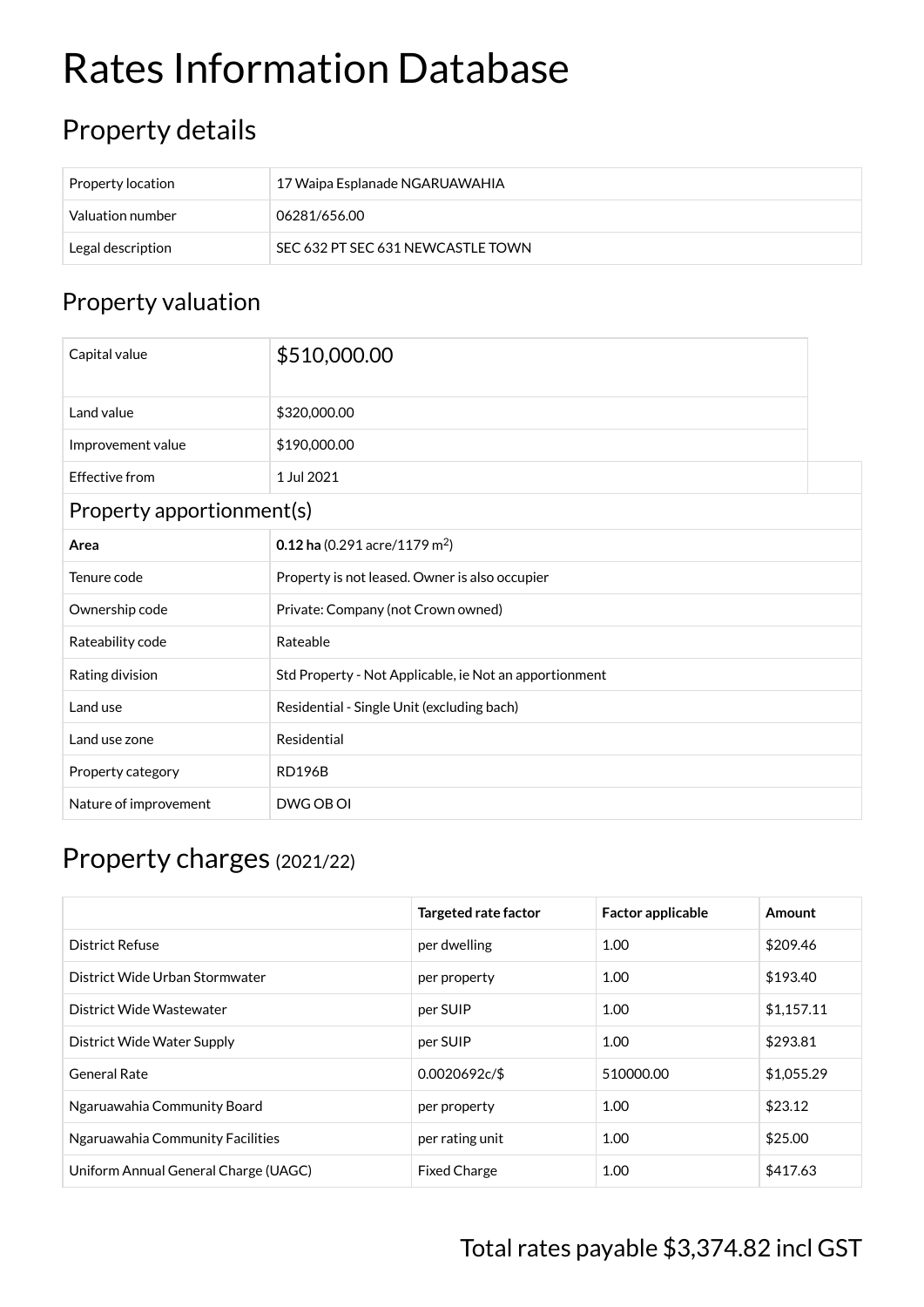157000 209000 320000 250000 250000 4200 **Capital Value** 2006 2008 2010 2012 2014 2016 2018 0k 200k 400k 600k



Property valuation history